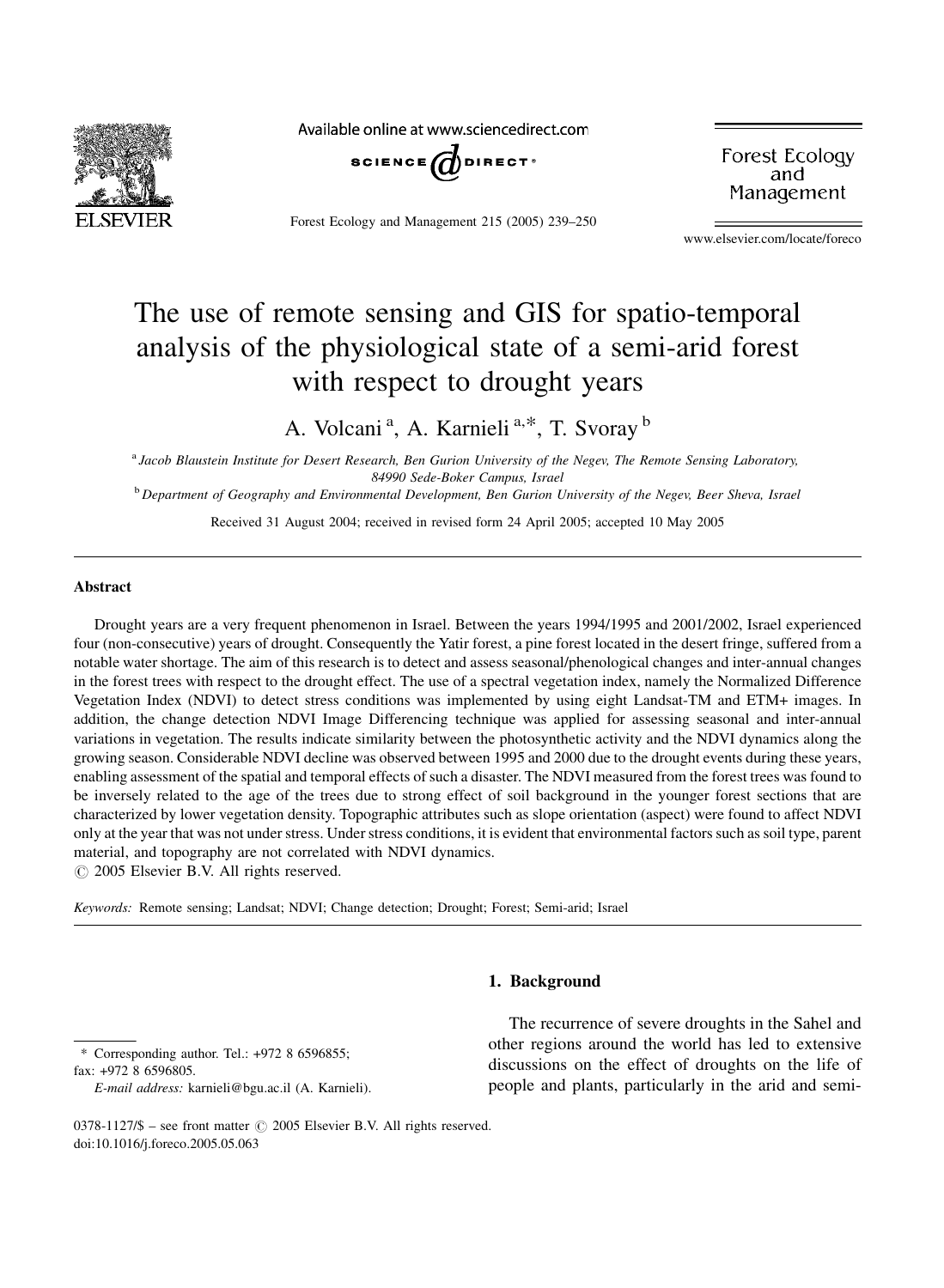arid climatologic zones. Forest planting on the desert fringe represents an attempt to combat desertification and rehabilitate of drylands. In Israel, the Yatir forest is such a manmade pine forest situated in the transition between the semi-arid and sub-humid zones (275 mm mean annual rainfall). In order to explore changes and the effects of drought in the forest, the Normalized Difference Vegetation Index (NDVI) was used. The NDVI is the most widely used vegetation index, and it is based on the ratio between the maximum absorption of radiation in the red (R) spectral band versus the maximum reflection of radiation in the near infrared (NIR) spectral band. Lacking the plants' absorption/ reflectance mechanisms, soil spectra typically do not show such a dramatic spectral difference. NDVI is formulated as:

$$
NDVI = \frac{\rho_{NIR} - \rho_R}{\rho_{NIR} + \rho_R}
$$
 (1)

where  $\rho$  is the reflectance value in the indicated spectral bands. NDVI values range between  $-1.0$ and +1.0 but are usually positive for soil and vegetation. Denser and/or healthier vegetation have higher values. NDVI values of vegetation usually offer an efficient and objective mean for evaluating phenological characteristics (e.g., Justice et al., 1985; Reed et al., 1994; Running et al., 1995) and have long been used to monitor vegetation conditions and changes in vegetation cover (e.g., Lyon et al., 1998; Mass, 1999; Woodcock et al., 2001).

Change detection has become a major application of remotely sensed data because of repetitive coverage at short intervals and consistent image quality (Mass, 1999). Two categories are recognized for the change detection assessment (Yuan et al., 1998). The first is conversion from one land cover type (class) into another and the other is transformations within a given land cover type. The latter can be used for examining the effect of water shortage on the land use of a single renewable natural resource. Several methods for detecting land cover changes were reviewed by Yuan et al. (1998) and Mass (1999). The Vegetation Index Differencing method, and particularly the NDVI Image Differencing, was found to be suitable for the current investigation.

NDVI Image Differencing  $(\Delta NDVI)$  is a change detection technique that has been used for several applications such as studying the effect of extensive flooding on forest ecosystems (Michener and Houhoulis, 1997), monitoring the impact of urban development (Fung and Siu, 2000), and monitoring the regeneration of Mediterranean shrubland (Svoray et al., 2003). The following equation is applied:

$$
\Delta \text{NDVI} = \text{NDVI}_2 - \text{NDVI}_1 \tag{2}
$$

where the subscripts 1 and 2 are the NDVI images from dates 1 and 2, respectively. The results of this operation correspond to an increase or decrease in vegetation state or cover. Nelson (1983) showed that using the  $\Delta$ NDVI technique has stronger relationship to the phenomena of interest in the scene than any single spectral band alone.

The objective of this research is to apply remote sensing and geographic information system (GIS) techniques to monitor changes in the forest on two temporal scales-seasonal and inter-annual changes. The hypothesis is that the NDVI provides a suitable tool to assess changes in the Yatir forest that are related to drought periods due to decrease in vegetation cover and consequent increase of soil background. Spatial data of the forest, coupled into a GIS, can provide a better understanding of the areal changes within the forest during the same hydrological year and patterns of change between the years.

# 2. Material and methods

# *2.1. Study area*

The forest area to be studied is located between the Mediterranean and Dead Seas, approximately  $31^{\circ}20'$ N  $35^{\circ}00'E$  and 650 m above mean sea level (Fig. 1). This southern part of the mountain chains in Israel is situated between two climate zones: the dry desert with less than 200 mm rainfall per annum and the semi-arid desert that receives between 200 and 300 mm rainfall per annum. In addition to its location on the desert fringe, its relative high elevation plays an important role in defining the climatic characteristics of the forest. The mean annual temperature is about 17.6 °C (ranging between 12.8 and 22.4 °C). The mean winter temperature (November–March) ranges from 9.1 to 12.7 °C, while in summer (June– September) the temperatures range from 23.2 to  $24.3 °C$ .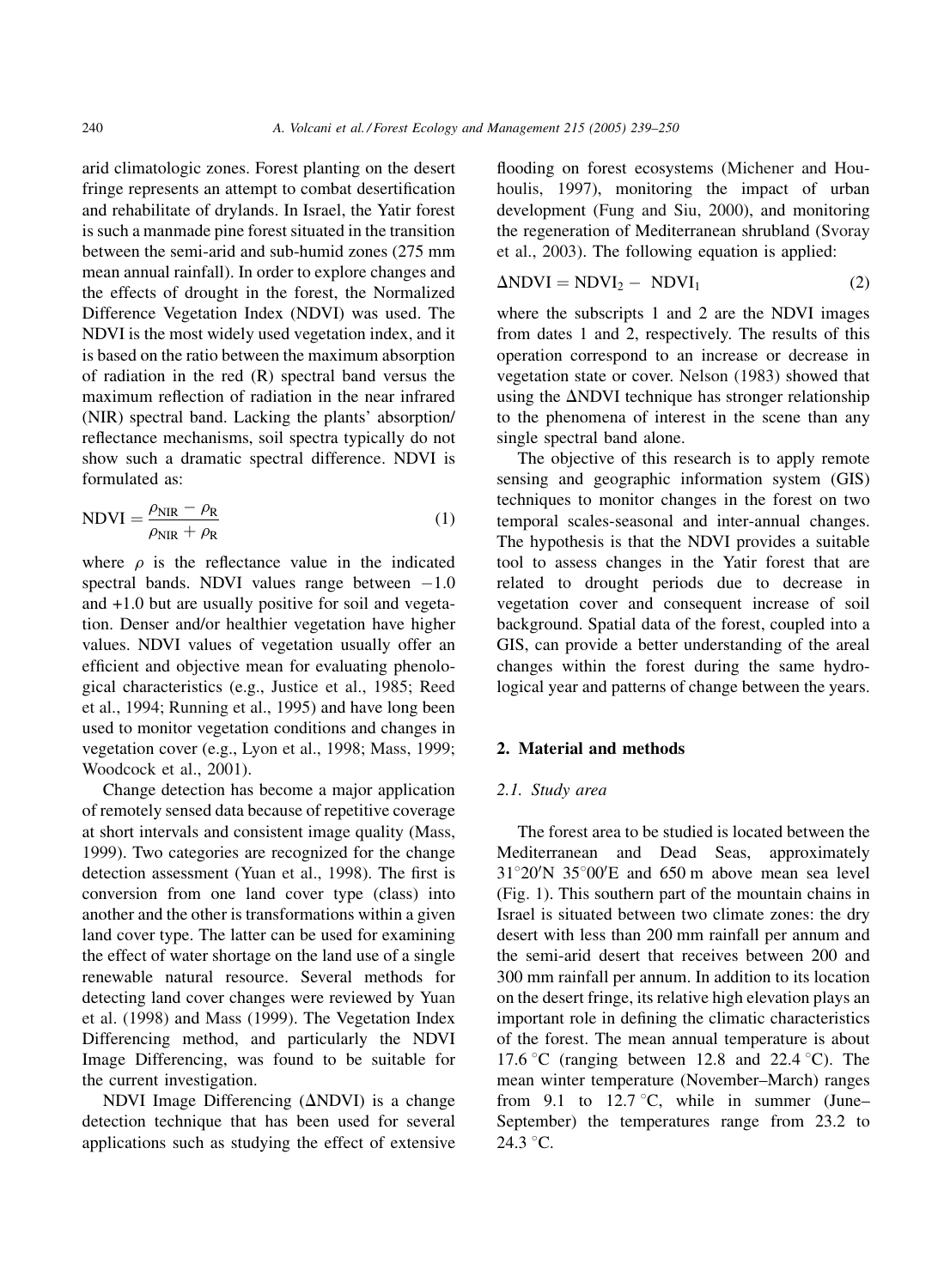

Fig. 1. A Landsat-TM image of central Israel. Note the location of the Yatir forest on the desert fringe, visible as the sharp contrast between bright tones (semi-arid zone) and dark tones (sub-humid zone).

The long-term mean annual rainfall in this region (275 mm) is limited to the winter months (October– April) and characterized by high annual fluctuation, unequal distribution of the events within the rainy season, and above all, its general scarcity. The current research covers a 7-year period (Fig. 2). The hydrological year 1994/1995 is characterized by much more rainfall than the annual mean (360 mm). The next 2 years, 1995/1996 and 1996/ 1997 were drought years with 158 and 232 mm of rain, respectively. 1997/1998 was an average year with 274 mm of rainfall. The following 2 years, 1998/1999 and 1999/2000 were again drought years with 138 and 157 mm, respectively. Lastly, 2000/2001 was a wet year with 297 mm. In summary, during 5 years (1994/ 1995–1999/2000 the forest suffered four drought years and one average year. The trees in the forest were planted during four decades: 1960s (28% of the forest); 1970s (38%); 1980s (13.5%); 1990s (20%).

#### *2.2. Complementary data*

Leaf gas exchange measurements were made in situ with a LI-6400 photosynthesis system (LI-COR) on leaves from portions of the lower canopy exposed to sunlight. Close to ambient conditions were maintained in the leaf cuvette for instantaneous photosynthesis measurements. Photosynthetic response, both to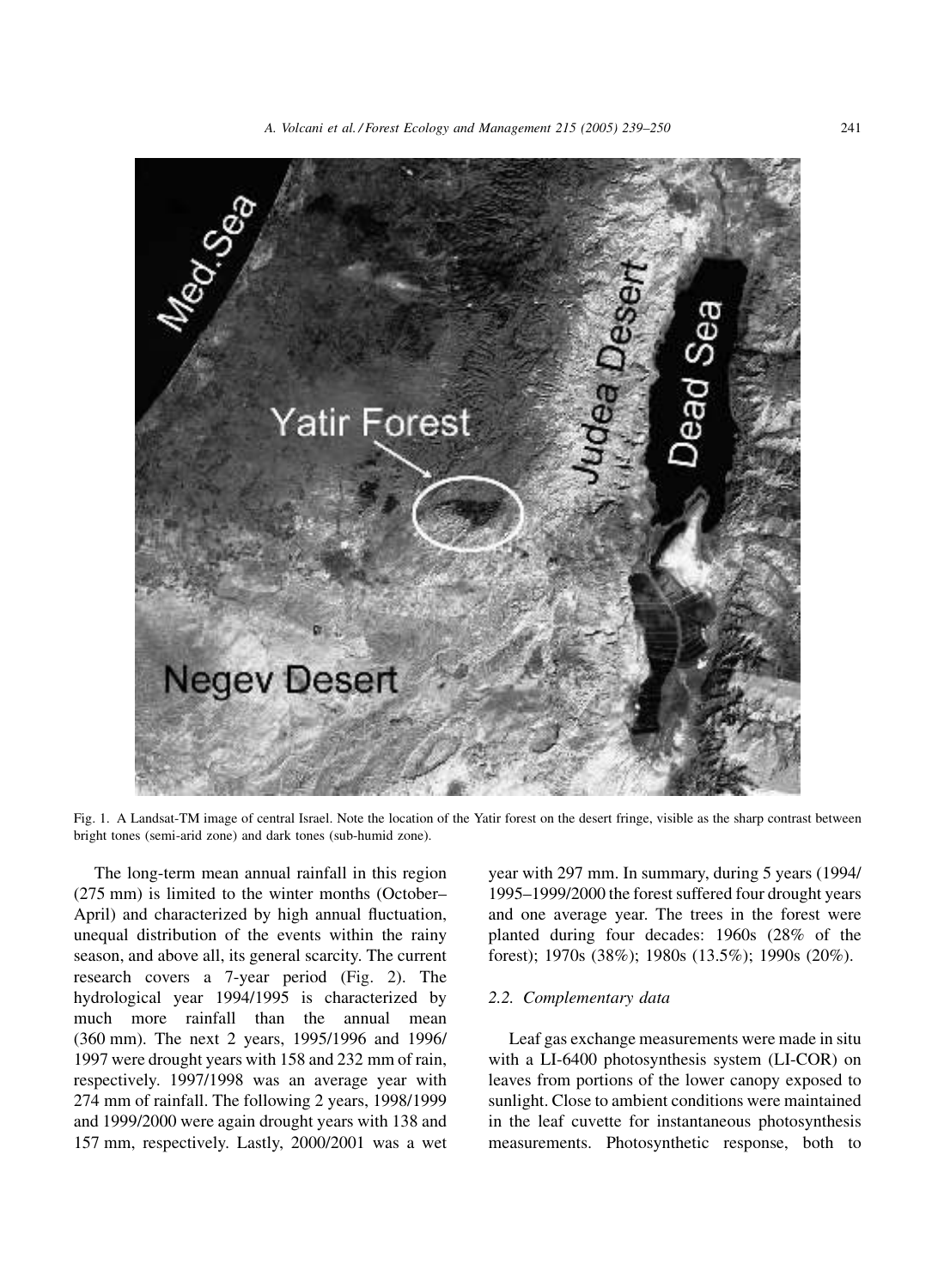

Fig. 2. Yearly distribution of rainfall amounts, cumulative rainfall, and dates of Landsat-TM and ETM+ images that were used in the current study.

irradiance (at growth  $CO<sub>2</sub>$  concentration of 370 ppm), and to internal  $CO<sub>2</sub>$  partial pressure (at saturating photosynthetic photon flux density of 1200 µmol  $\text{m}^{-2}$  s<sup>-1</sup>), was established at close to ambient temperatures (16–18 °C) in most days, but  $25-27$  °C in hot days) and relative humidity (50–60%). All gas exchange parameters were expressed on a projected needle area basis, with the assumption that only illuminated needle surfaces were photosynthetically active (Grünzweig et al., 2003).

# *2.3. Datasets*

Assessment of drought effect was implemented by using eight Landsat-TM and ETM+ images dating from: winter and spring 1994/1995; fall 1995; winter and spring of 2000; and spring 2001. Fig. 2 shows the distribution of Landsat images with respect to monthly and cumulative yearly rainfall.

A second dataset, organized as a GIS, includes spatial information about the following environmental variables: soil type (data provided by the Ministry of Agriculture), geology, plant year (data provided by the Jewish National Fund), slope, and aspect derived by a digital elevation model (DEM).

#### *2.4. Image pre-processing*

The aim of the pre-processing operation was to bring all images to the same comparable format. Raw digital numbers of the images were converted to radiance values using the procedure published by Markham and Baker (1986). In order to perform atmospheric correction and to convert the radiance values to surface reflectance values, the Second Simulation of Satellite Signal in the Solar Spectrum (6S) (Vermote et al., 1997) was implemented. For this code aerosols and watervapor contents were acquired from a sunphotometer located at Sede-Boker Campus, about 50 km from the research site. All images were then registered to the New Israeli Grid using 20 ground control points with a root mean square error (RMSE) of less than one pixel. The area of interest (AOI), namely the Yatir forest, was extracted from the geometric corrected images. Finally, a masking of the areas with no trees was performed in order to provide NDVI images with a minimal effect of bare soil and/or annuals that grow in clear-cut plots. Landsat-derived NDVI, for selected dates in winter and spring 1995 and winter and spring 2000 is presented in Fig. 3.

#### *2.5. Change detection*

The NDVI Change Detection method (Eq. (2)) was selected for implementing the research goals. Changes within the same hydrological year were computed in order to assess the dynamics of NDVI during the phenological cycle of the trees. In addition, images from the same season in different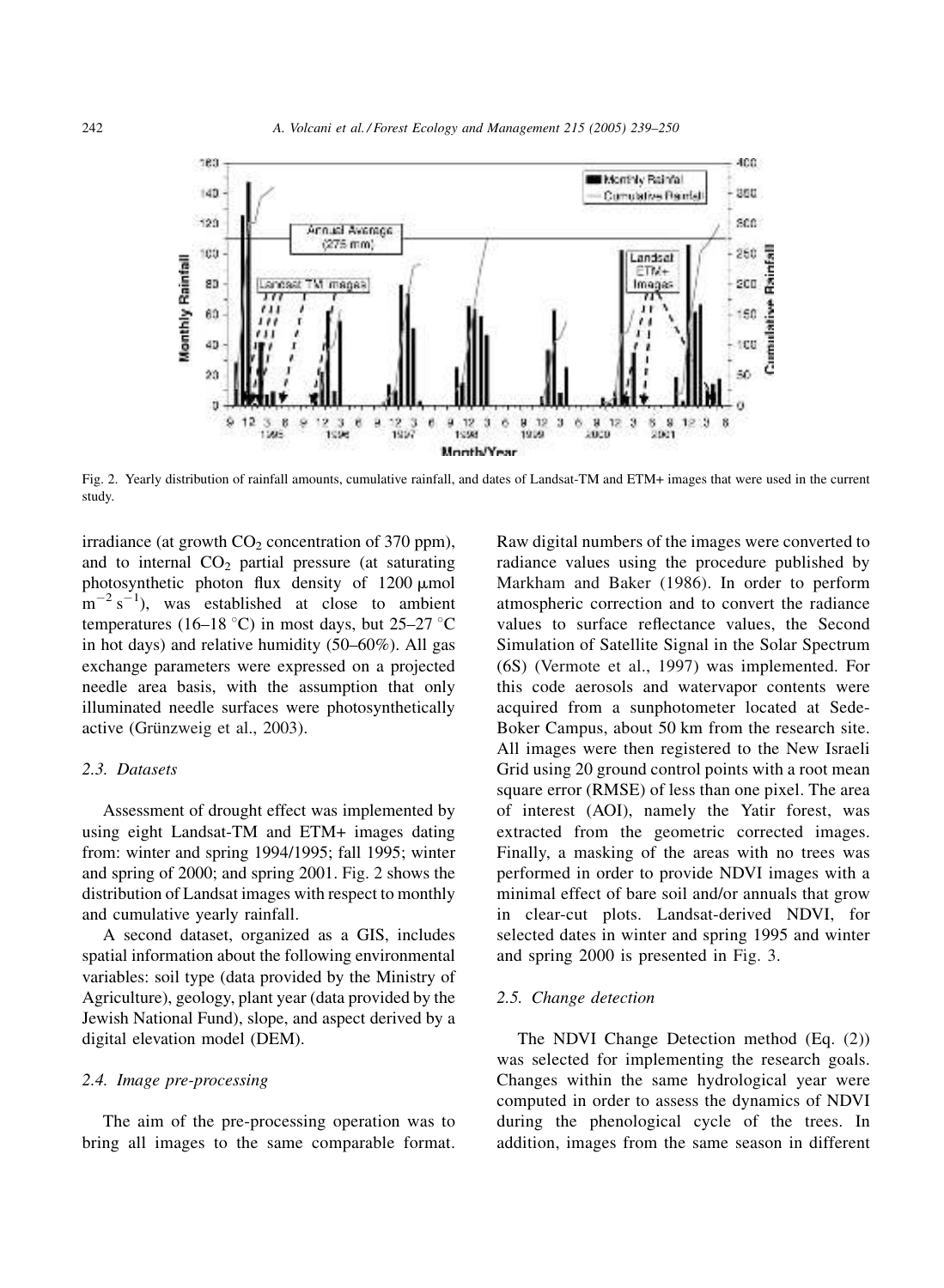

Fig. 3. NDVI images in similar seasons (winter and spring) but for a wet year (1995) and a drought year (2000).

years were computed to characterize the drought effect on vegetation cover due to differing rainfall regimes. Note that the 1994/1995 hydrological year, which represents a wet year with above-mean annual rainfall, occurred after several wet years. Conversely, the 1999/2000 hydrological year represents a drought year, the fourth drought year in a 5-year period.

A common way to assess changes is based on determination of thresholds in terms of standard deviation levels from the mean  $\Delta NDVI$  ( $\Delta NDVI$ ) (Fig. 4A). In this manner, one can distinguish between changed and unchanged pixels as well as between negative and positive changes (Jensen, 1986). In the current study, in the cases in which the entire forest changed in only one direction, the threshold is determined in the minimal NDVI value  $(\approx 0)$  and not in adjacency to the mean in order not to lose meaningful information (Fig. 4B). Steps of 1 standard deviation (S.D.) from the  $(\overline{\Delta \text{NDVI}})$  determined the magnitude of the change in both case studies described above.



Fig. 4. Schematic illustration of two change detection approaches used in the study.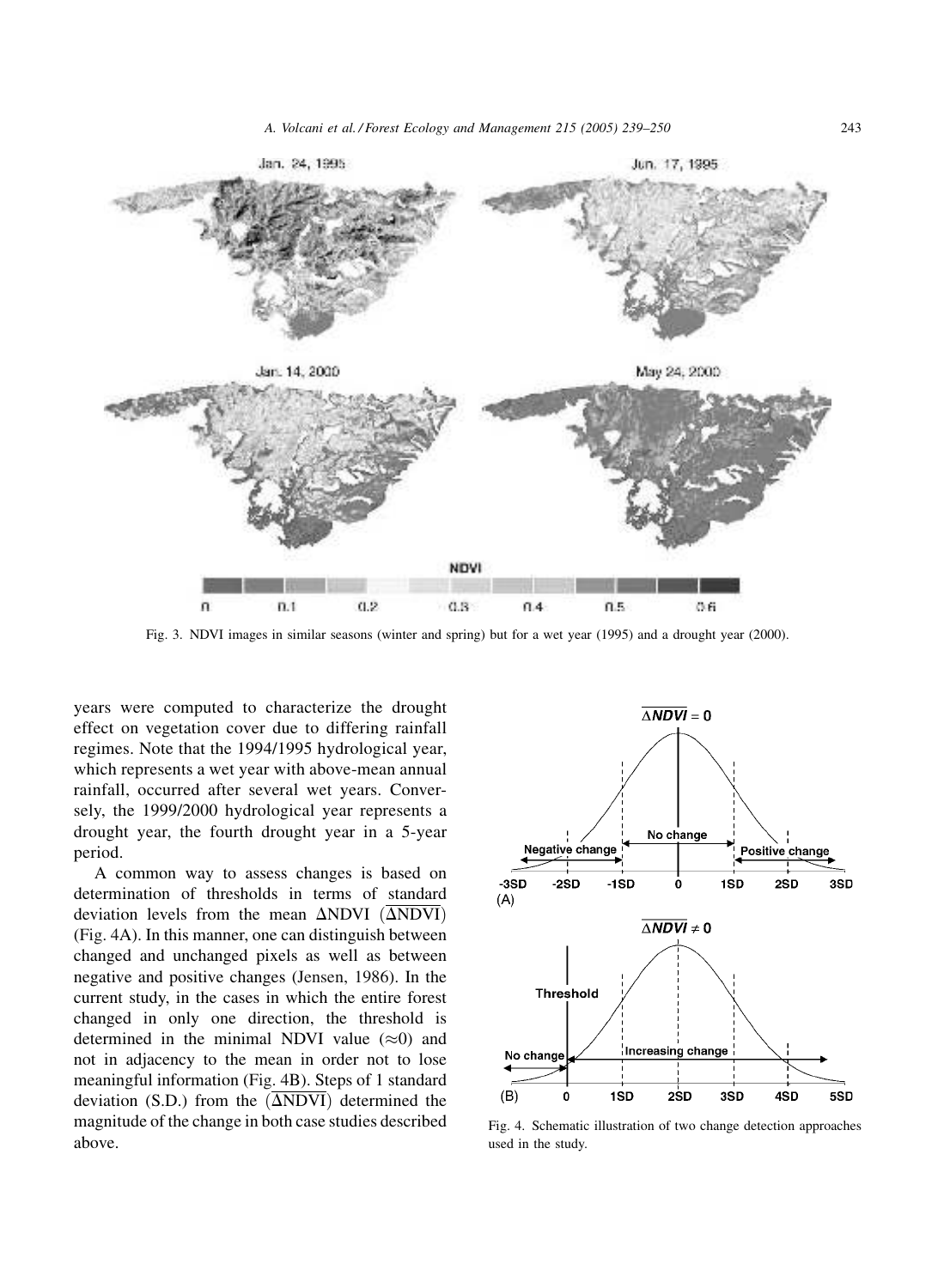# 3. Results and discussion

## *3.1. Seasonal dynamics of NDVI*

In order to better understand the dynamics of the NDVI values along the year, one should consider the physiology of Pine (Pinus) trees in Israel. The origin of the pine trees is northern Europe where they are productive during summer when temperatures rise above  $0^{\circ}$ C while throughout the winter they turn into a dormant mode (Raven et al., 1999). In Israel, pine trees respond differently to the sub-humid climatic conditions. Fig. 5 illustrates the dynamics of photosynthetic activity from September 2000 to October 2001. Assuming that this trend does not change between the years (except the magnitude of the activity) it is possible to relate the 1994/1995 images to this graph as illustrated by the mean and standard deviation of NDVI values extracted along a transect across the forest from the five Landsat images of 1994/ 1995 (Fig. 5). It can be seen that relatively high NDVI values exist during the rainy season (December and January) similar to the high photosynthetic activity stemming from the relatively high temperature of the Mediterranean climatic zone. It is important to note that like the pines in Europe, these trees in Israel do not grow new needles in winter although the conditions are sufficient. This is because the phenotype of the pine changes over time but not the genotype, which means that pine trees in Israel change their response to the environment and conduct photosynthesis during the winter months. However, the ability to create and grow new needles has not changed and like pines in northern countries this happens during spring and summer. The image of October 1995 is characterized by higher NDVI values than exist during the summer even before the winter rains began. The reason is that temperature is also a limiting factor. In this region temperatures can be as high as  $32^{\circ}$ C during the summer, decreasing around mid-September and enabling increasing rates of photosynthetic activity.

## *3.2. Inter-annual dynamics of NDVI*

Fig. 6 represents the NDVI transects across the forest (8.5 km) during the rainy year in 1994/1995 (360 mm) and the drought year 1999/2000 (130 mm of rain after three non-consecutive years of drought). The curve of January 1995 shows the highest values of NDVI that are related to the photosynthetic activity of a healthy forest. The curve of June 1995 shows lower NDVI values, as expected due to closing of the stomata during the late spring and summer. Looking at the same months 5 years later reveals the effect of water shortage on the NDVI due to 4 years of drought. The January 2000 curve has higher NDVI values than May of the same year, however compared to January 1995 these values are significantly lower. Note that the



Fig. 5. Annual dynamics of the photosynthetic fluxes of the Yatir forest for the year 2000/2001 (mmol  $m^{-2} s^{-1}$ ) in comparison to the annual dynamics of NDVI for the year 1994/1995.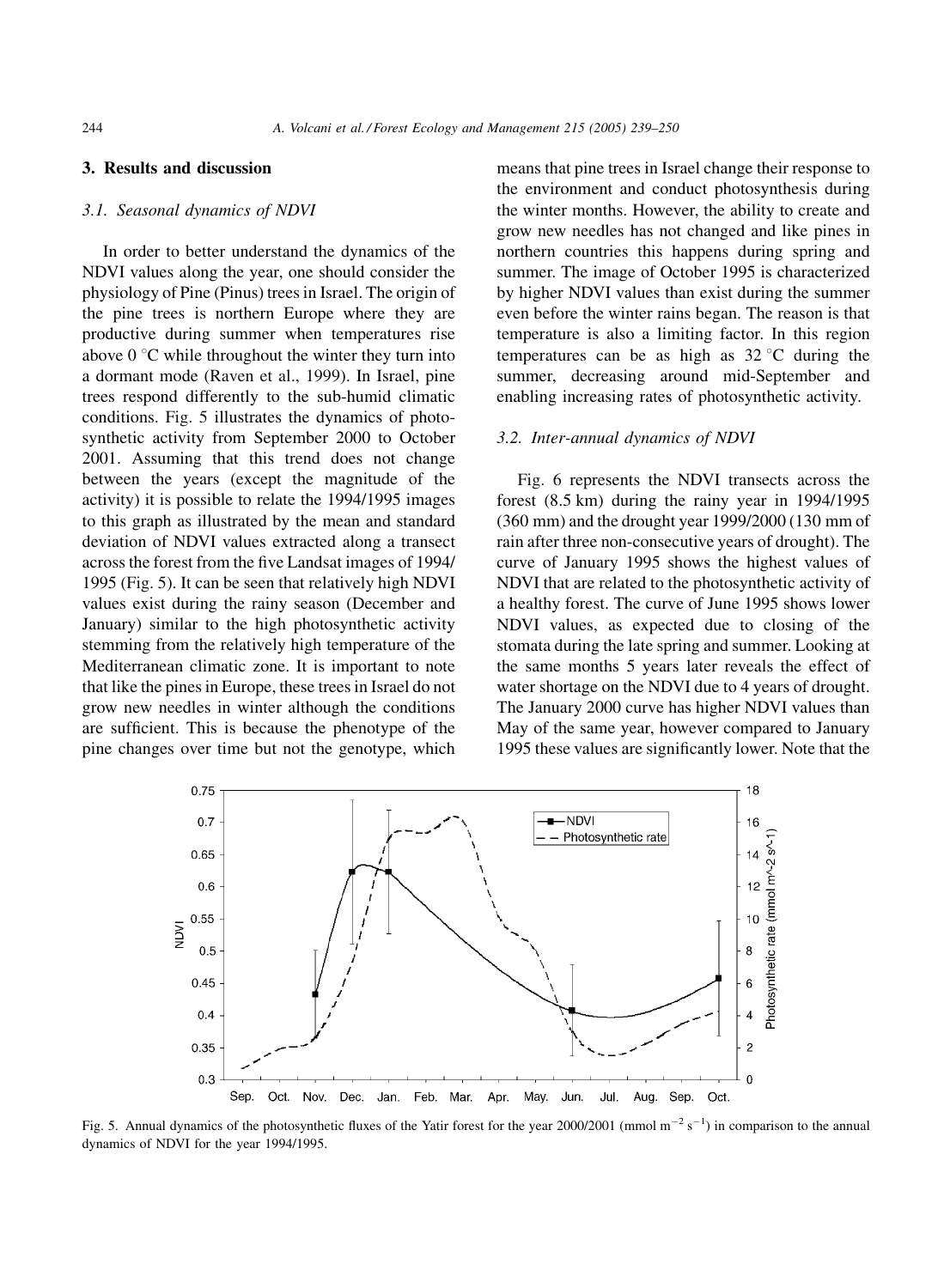

Fig. 6. NDVI values across the forest (west–east transect) for winter and spring of 1995 and 2000.

NDVI values of January 2000 almost perfectly match the ones of June 1995. Also note that the effect of rainfall amounts, after 4 years of drought, is less profound than the effect of rainfall on the forest during a rainy year. The amount of rain required to recover the trees into the growing mode needs to be greater than the amount of rain needed in 1994/1995.

## 3.3.  $\triangle NDVI$  images

Numerous change detection products were computed in order to observe the magnitude of the change along the phenological cycle of different years and in the same season but between years. According to the

previous discussion, a threshold value was derived from the image as one standard deviation (S.D.) from the  $\Delta$ NDVI mean in cases where the mean was between -0.1 and +0.1. Otherwise, when the mean was either smaller  $-0.1$  or greater than  $+0.1$ ,  $\Delta$ NDVI was set to 0 as the reference point. Table 1 summarizes the mean and S.D. of the nine case studies. Positive mean indicates recovery of the forest while negative mean indicates degradation.

Fig. 7 presents the  $\Delta$ NDVI images for the seasonal case studies along with the respective frequency histograms of the change categories. Each category represents one standard deviation step. The difference image computed from November to December 1994

Table 1

Pairs of images used for the change detection analysis along with the change statistics – mean and standard deviation (STDV)

| Change period     |                  | Comments                                                     | <b>ANDVI</b> |                      |  |
|-------------------|------------------|--------------------------------------------------------------|--------------|----------------------|--|
| Image 1           | Image 2          |                                                              | Mean         | <b>STDV</b><br>0.107 |  |
| November 21, 1994 | December 7, 1994 | Monitoring phenology, same season                            | 0.203        |                      |  |
| December 7, 1994  | January 24, 1995 | Monitoring phenology, same season                            | 0.0018       | 0.114                |  |
| January 24, 1995  | June 17, 1995    | Monitoring phenology, different seasons, same (wet) year     | $-0.232$     | 0.106                |  |
| June 17, 1995     | October 7, 1995  | Monitoring phenology, different seasons, same (wet) year     | 0.045        | 0.06                 |  |
| January 14, 2000  | May 21, 2000     | Monitoring phenology, different seasons, same (drought) year | $-0.247$     | 0.11                 |  |
| January 24, 1995  | January 14, 2000 | Inter-annual change, same (winter) season                    | $-0.1$       | 0.091                |  |
| June 17, 1995     | May 21, 2000     | Inter-annual change, same (spring) season                    | $-0.116$     | 0.057                |  |
| June 17, 1995     | May 24, 2001     | Inter-annual change, same (spring) season                    | $-0.112$     | 0.062                |  |
| May 21, 2000      | May 24, 2001     | Inter-annual change, same (spring) season                    | 0.004        | 0.038                |  |

Positive mean indicates recovery of the forest while negative mean indicates degradation.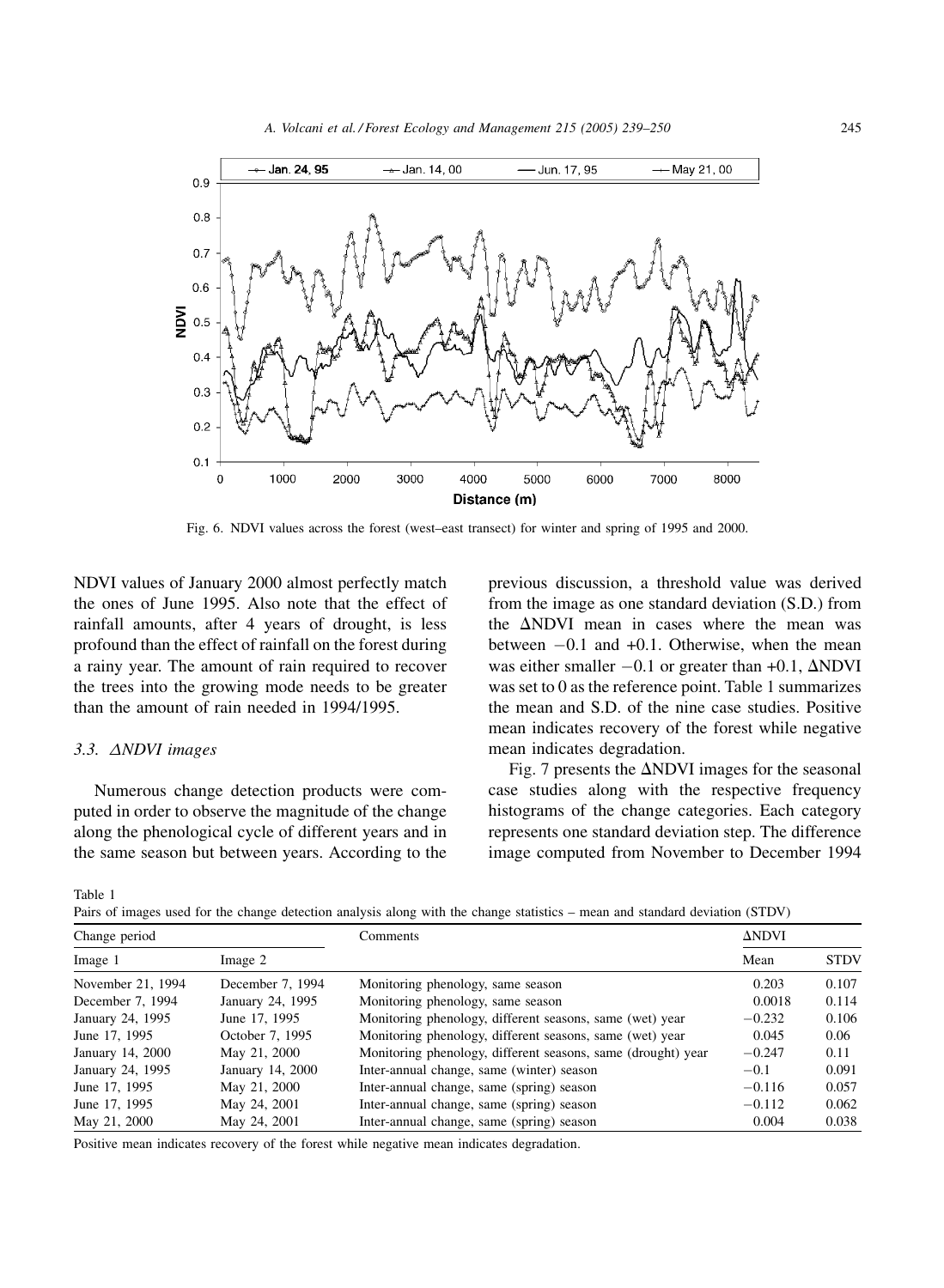

Fig. 7. NDVI Image Differencing products for the images of phonological analysis along with the respective frequency histograms of the change categories. Each category represents one step of standard deviation. (A) November 21, 1994–December 7, 1994; (B) January 24, 1995–June 17, 1995; (C) June 17, 1995–October 7, 1995. Note the matching of colors between the images and the histograms.

emphasizes the rainfall effect on the forest at the beginning of the winter (Table 1, Fig. 7A). The same trend continues between December 1994 and January 1995 (Table 1). On the other hand, decrease in NDVI values is observed in the image computed from January to June 1995 (Table 1, Fig. 7B) as a response to lower photosynthetic activity as shown in Fig. 5. The positive change between June and October 1995 due to the decrease of temperature has already been discussed. Note that increase of NDVI due to decrease in temperature is lower than the response of increasing NDVI with higher rainfall values. This is supported by the findings of Schultz and Halpert (1993) who concluded their research with the statement that in warm regions temperature generally plays a marginal role in increasing the NDVI compared to rainfall or water shortage. The seasonal change between January and May 2000 (Table 1, Fig. 7C) indicates a similar change as in 1995 but less dramatic since the forest was already relatively dry in January due to the drought (Fig. 6).

Inter-annual changes are illustrated in Fig. 8. The biggest negative change is observed between January 1995 and January 2000 due to the droughts in-between the 2 years (Fig. 8A, Table 1). The change between June 1995 and May 2000 was less pronounced since both images represent the season with less photosynthetic activity (Fig. 8B, Table 1). The moderate recovery of the forest as a result of a new wet year expressed as positive change, is demonstrated in Fig. 8C and Table 1. Note however that most of the pixels remain unchanged.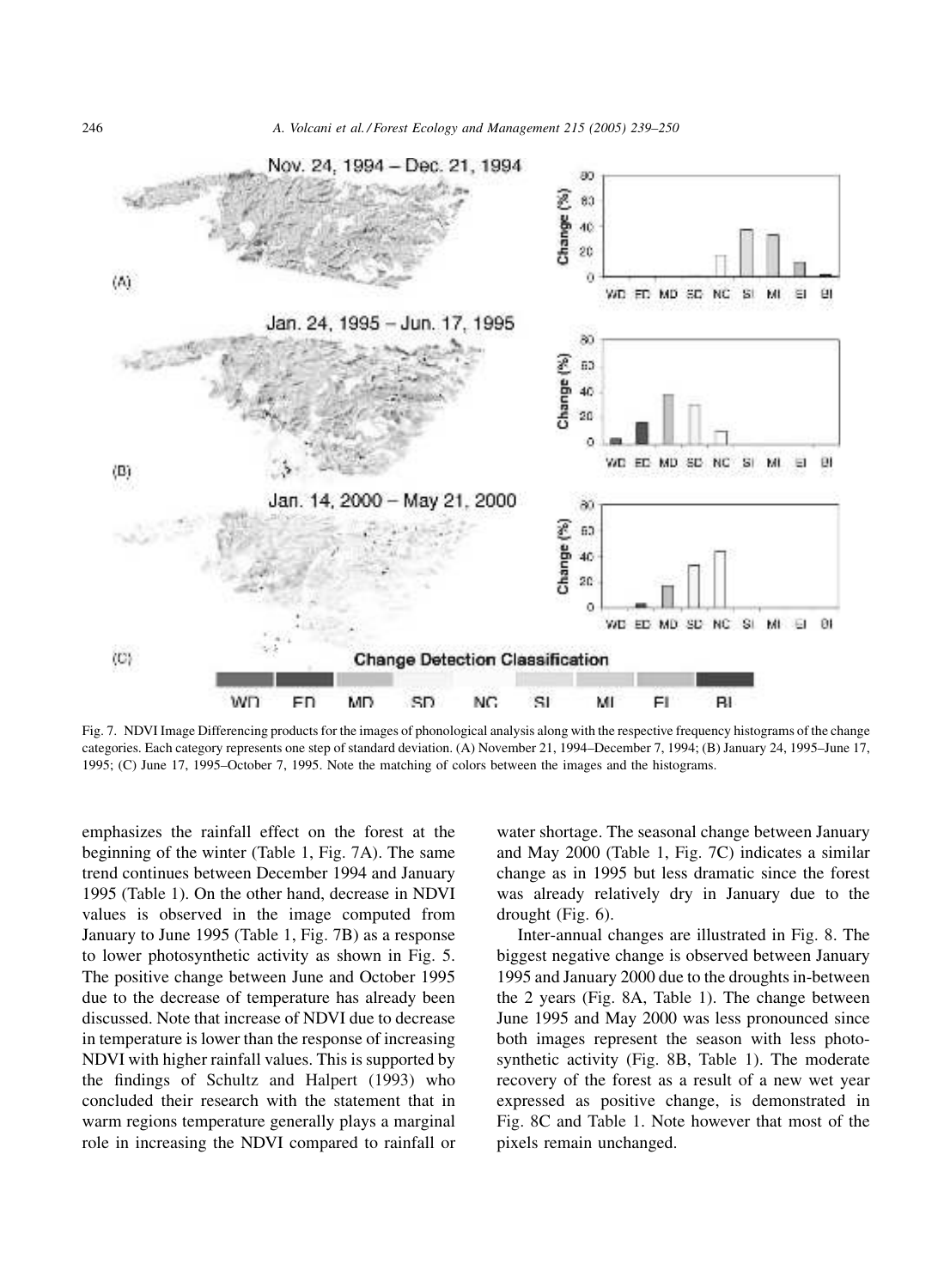

Fig. 8. NDVI Image Differencing products for selected images of inter-annual analysis along the phonological cycle along with the respective frequency histograms of the change categories. Each category represents one step of standard deviation. (A) January 24, 1995–January 14, 2000; (B) June 17, 1995–May 21, 2000; (C) May 21, 2000–May 24, 2001. Note the matching of colors between the images and the histograms.

# *3.4. The effect of environmental variables on NDVI* and  $\triangle NDVI$

The effect of environmental variables (plant year; topographic aspect and slope; soil type; geological formation) on NDVI and  $\Delta$ NDVI was studied for the five dates of acquisition. To assess the relationship between these environmental variables and the vegetation status and change, three statistical tests were performed: (1) analysis of variance (ANOVA) to assess the effect of each environmental variable on NDVI and  $\Delta N$ DVI separately; (2) multivariate analysis of variance (MANOVA) to assess the effect of combinations of environmental variables on NDVI  $\Delta$ NDVI frequencies; (3) Student's *t*-test to test trends of NDVI and  $\Delta$ NDVI frequencies within environmental variables that were found to have an influence.

Table 2

ANOVA between NDVI and the different environmental variables, bold numbers indicates high Pv

|            | January 24, 1995 | June 17, 1995 | January 14, 2000 | May 21, 2000 | May 24, 2001 |  |  |  |
|------------|------------------|---------------|------------------|--------------|--------------|--|--|--|
| Plant year | $<$ $0.0001$     | ${<}0.0001$   | ${<}0.0001$      | ${<}0.0001$  | ${<}0.0001$  |  |  |  |
| Aspect     | 0.0002           | 0.5896        | 0.5055           | 0.4522       | 0.1847       |  |  |  |
| Slope      | 0.0122           | 0.5368        | 0.5382           | 0.1457       | 0.0621       |  |  |  |
| Soil       | 0.0006           | 0.4049        | 0.0224           | 0.4935       | ${<}0.0001$  |  |  |  |
| Geology    | 0.1259           | 0.3378        | 0.1547           | 0.051        | 0.1166       |  |  |  |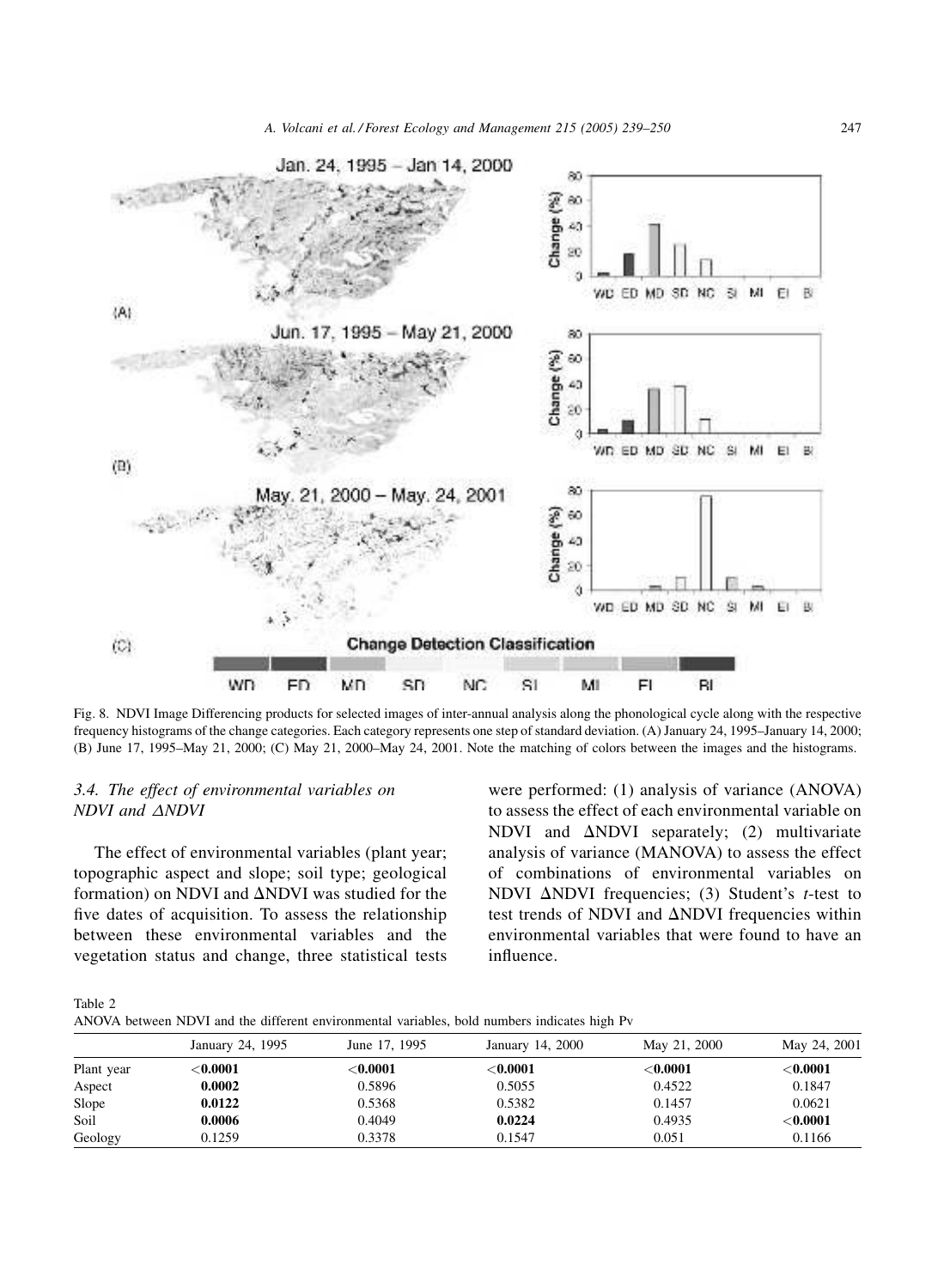|            |                  | ARO VA DUNCEN ARD VT and the unferent environmental variables, bold numbers multates high I v |                  |               |              |
|------------|------------------|-----------------------------------------------------------------------------------------------|------------------|---------------|--------------|
| Image 1    | January 24, 1995 | January 14, 2000                                                                              | January 24, 1995 | June 17, 1995 | May 21, 2000 |
| Image 2    | June 17, 1995    | May 21, 2000                                                                                  | January 14, 2000 | May 21, 2000  | May 21, 2001 |
| Plant year | 0.0003           | ${<}0.0001$                                                                                   | 0.0387           | 0.9332        | 0.016        |
| Aspect     | 0.0002           | 0.8082                                                                                        | 0.0104           | 0.9937        | ${<}0.0001$  |
| Slope      | 0.1854           | 0.2032                                                                                        | 0.6546           | 0.9981        | ${<}0.0001$  |
| Soil       | 0.3673           | 0.0688                                                                                        | 0.131            | 0.9999        | ${<}0.0001$  |
| Geology    | 0.4305           | 0.1066                                                                                        | 0.392            | 0.9955        | ${<}0.0001$  |

Table 3 ANOVA between ANDVI and the different environmental variables, bold numbers indicates high Pv

Table 4

MANOVA between NDVI and combinations of plant year and other environmental variables, bold numbers indicates high Pv

|                             | January 24, 1995 | June 17, 1995 | January 14, 2000 | May 21, 2000 | May 24, 2001 |
|-----------------------------|------------------|---------------|------------------|--------------|--------------|
| Plant year $\times$ aspect  | 0.0412           | 0.7221        | 0.5365           | 0.434        | 0.0296       |
| Plant year $\times$ slope   | 0.2446           | 0.7366        | 0.9374           | 0.7189       | 0.8305       |
| Plant year $\times$ soil    | 0.0501           | 0.4479        | 0.0003           | $<$ $0.0001$ | $<$ $0.0001$ |
| Plant year $\times$ geology | 0.774            | 0.3406        | 0.3082           | 0.0362       | 0.12         |

The ANOVA results under conditions of different environmental conditions are presented in Table 2. One can see that plant year has the highest probability of variance (Pv) among all NDVI images. Another important result is seen in the January 1995 image where high Pv is presented in four out of five environmental variables. Table 3 shows ANOVA test results under different environmental variables. In this analysis plant year shows again the highest Pv.

Although generally only plant year showed high Pv, the idea of MANOVA test was to examine the possibility of an integrated effect of two variables on the NDVI and  $\Delta$ NDVI that might be stronger than the effect of a single variable. Table 4 shows the summary of the MANOVA test that produces significant results. The combination of two variables – plant year and soil – reveals the highest Pv among all cases (except in the spring 1995). The 1995 image represents the forest status after several rainy years. Apparently, under these conditions, the aspect and slope affect the reflectance from the forest and thus also the NDVI values. In contrast, under drought conditions, the environmental variables do not affect the NDVI distribution since all the forest is already under stress.

The last step aimed to examine the trend of changes in NDVI and  $\Delta$ NDVI at different plant year groups (separately) using the Student's *t*-test analysis. Mean NDVI values measured from trees with a similar plant year were computed. Tables 5 and 6 show the *t*-test results for plant year variable between the NDVI and  $\Delta$ NDVI values, respectively. In all cases trees that were planted in the 1960s reveal high NDVI values and high negative change values, while trees that were planted in the 1990s reveal low NDVI values and low negative change values. This means that there is a distinct difference between the NDVI and  $\Delta$ NDVI

Table 5

NDVI plant year *t*-test results where of variance (Pv) and probability of mean (Pm) are shown in two categories

|                  | $60 - 70$ |                | $60 - 80$     |                | $60 - 90$ |                | $70 - 80$ |                | $70 - 90$ |               | $80 - 90$ |           |
|------------------|-----------|----------------|---------------|----------------|-----------|----------------|-----------|----------------|-----------|---------------|-----------|-----------|
|                  | Pm        | P <sub>V</sub> | Pm            | P <sub>V</sub> | Pm        | P <sub>V</sub> | Pm        | P <sub>V</sub> | Pm        | $P_V$         | Pm        | $P_V$     |
| January 24, 1995 | ***       | ***            | NA            |                | NA        | ***            | ***       | ***            | ***       | ***           | NA        | ***       |
| June 17, 1995    | ***       | ***            | ***           | ***            | ***       | ***            | ***       | ***            | ***       | ***           | ***       | $* * *$   |
| January 14, 2000 | ***       | ***            | ***           | ***            | ***       | ***            | ***       | NA             | ***       | $\frac{1}{2}$ | ***       | NA        |
| May 21, 2000     | ***       | ***            | $\frac{1}{2}$ | ***            | NA        | ***            | NA        | ***            | <b>NA</b> | ***           | NA        |           |
| May 24, 2001     | ***       | ***            | ***           | ***            | ***       | ***            | ***       | ***            | ***       | ***           | ***       | <b>NA</b> |

\*  $Pm < 0.05$ 

\*\*\* Pm  $< 0.001$ .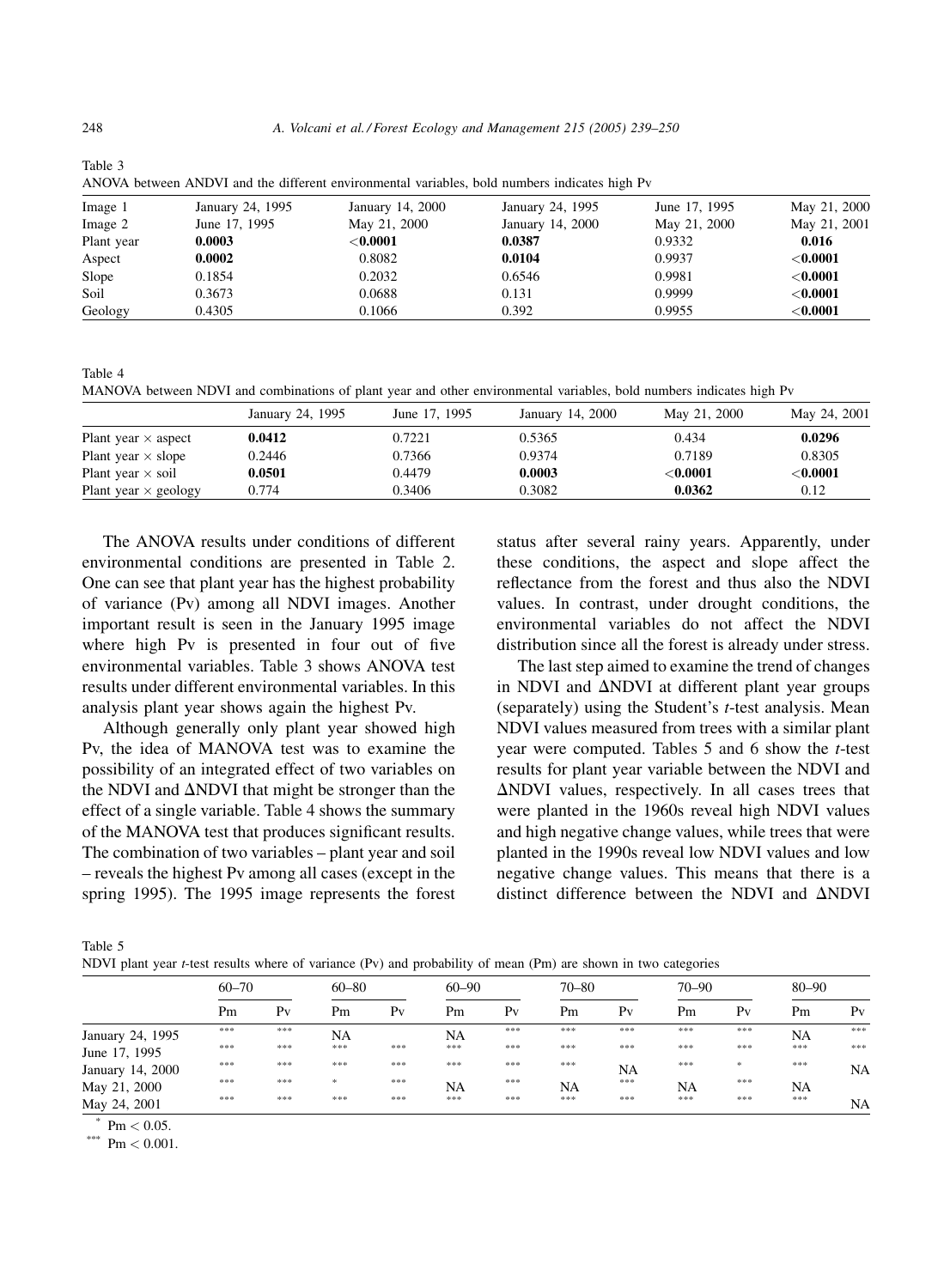|                  |                  | $60 - 70$ |                | $60 - 80$ |                | $60 - 90$ |                | $70 - 80$ |                | $70 - 90$ |                | $80 - 90$ |                |
|------------------|------------------|-----------|----------------|-----------|----------------|-----------|----------------|-----------|----------------|-----------|----------------|-----------|----------------|
|                  |                  | Pm        | P <sub>V</sub> | Pm        | P <sub>V</sub> | Pm        | P <sub>V</sub> | Pm        | P <sub>V</sub> | Pm        | P <sub>V</sub> | Pm        | P <sub>V</sub> |
| January 24, 1995 | June 17, 1995    | $* *$     | ***            | ***       | **             | ***       | ***            | ***       | ***            | ***       | **             | ***       | ***            |
| January 14, 2000 | May 21, 2000     | $* *$     | ***            | ***       | ***            | ***       | ***            | ***       | ***            | ***       | ***            | **        | *              |
| January 24, 1995 | January 14, 2000 | ***       | ***            | ***       | NS             | ***       | NS             | ***       | ***            | ***       | ***            | ***       | <b>NS</b>      |
| June 17, 1995    | May 21, 2000     | ***       | ***            | ***       | ***            | ***       | ***            | <b>NS</b> | ***            | ***       | ***            | ***       | ***            |
| May 21, 2000     | May 24, 2001     | NS        | ***            | ***       | ***            | ***       | ***            | $* * *$   | ***            | ***       | ***            | <b>NS</b> | <b>NS</b>      |

Table 6 DNDVI plant year *t*-test results where of variance (Pv) and probability of mean (Pm) are shown in three categories

 $*$  Pm  $< 0.05$ .

 $Pm < 0.01$ .

\*\*\*  $\text{Pm} < 0.001$ .

groups of trees planted in different years. The suggested explanation is as follows: trees planted in the 1990s are mostly broad leaf trees (*Pistacia*, *Quercus*, and *Ceratonia*) while trees planted from the 1960s to 1980s are pine trees. Broad leafs are planted at an 8 m distance from one another while the pine trees are planted with gaps of 2 m. The plants were 30 cm tall when planted (Abu-Kylaan (KKL), personal communication) and therefore much of the reflectance received is from the soil background among the trees. Table 2 confirms these results where one can notice that plant year is the only variable affecting the distribution of NDVI in the forest in all cases. Since NDVI values in the trees planted during the 1990s are primarily low, the water shortage, that mostly affects needles, has more impact on fully grown trees with extensive needle cover than on firstyear needle trees (when they grow mostly vertically). Tables 3 and 6 confirm this conclusion.

# 4. Conclusions

The aim of this study was to monitor temporal changes in NDVI values in the Yatir forest drought conditions and spatial variation in environmental conditions. Despite limitations caused by the effect of differences in bare soil reflectance and a relatively low number of images, six conclusions can be drawn from this research:

1. Changes of in NDVI values during the growing season show that changes in forest physiology could be detected due to changes in photosynthetic activity. During the winter, high photosynthetic activity values are detected due to the relatively low temperature (in comparison with summer temperatures) and the high water availability. Conversely, during the summer, stomata close and photosynthetic activity decreases as a result of high temperature and absence of water. All those variables affect the state of the forest greenness and are reflected in the NDVI fluctuations along the year. This result shows the changes in phenotype in Pines trees with their immigration from Europe to Israel: a change from high photosynthetic activity in the summer months in Europe to high photosynthetic activity in the Israeli winter.

- 2. Annual comparisons show large changes in the NDVI values. Drought years seriously affect the amount of water available for the trees, and as a result of water shortage, the trees in Yatir forest show stress during drought years. This effect is well-demonstrated by the decrease in NDVI values between the winter and spring of 1995 and winter and spring of 2000.
- 3. In all cases tested in this research, plant year was the most significant factor influencing the spatial distribution pattern of NDVI in the forest and the values of change in the NDVI images. Trees planted in the 1990s are most likely to be less affected by drought and water shortage during the hydrological year and between years.
- 4. The insignificant correlation between NDVI,  $\Delta$ NDVI, and the other environmental variables: soil, geological formations, and topographic slope imply that these measures are more sensitive to changes in the plant/seedling size than to change due to indirect effects from environmental variables.
- 5. Slope orientation (aspect) does explain the variance in NDVI values when the forest is in its prime condition (high water availability and moderate